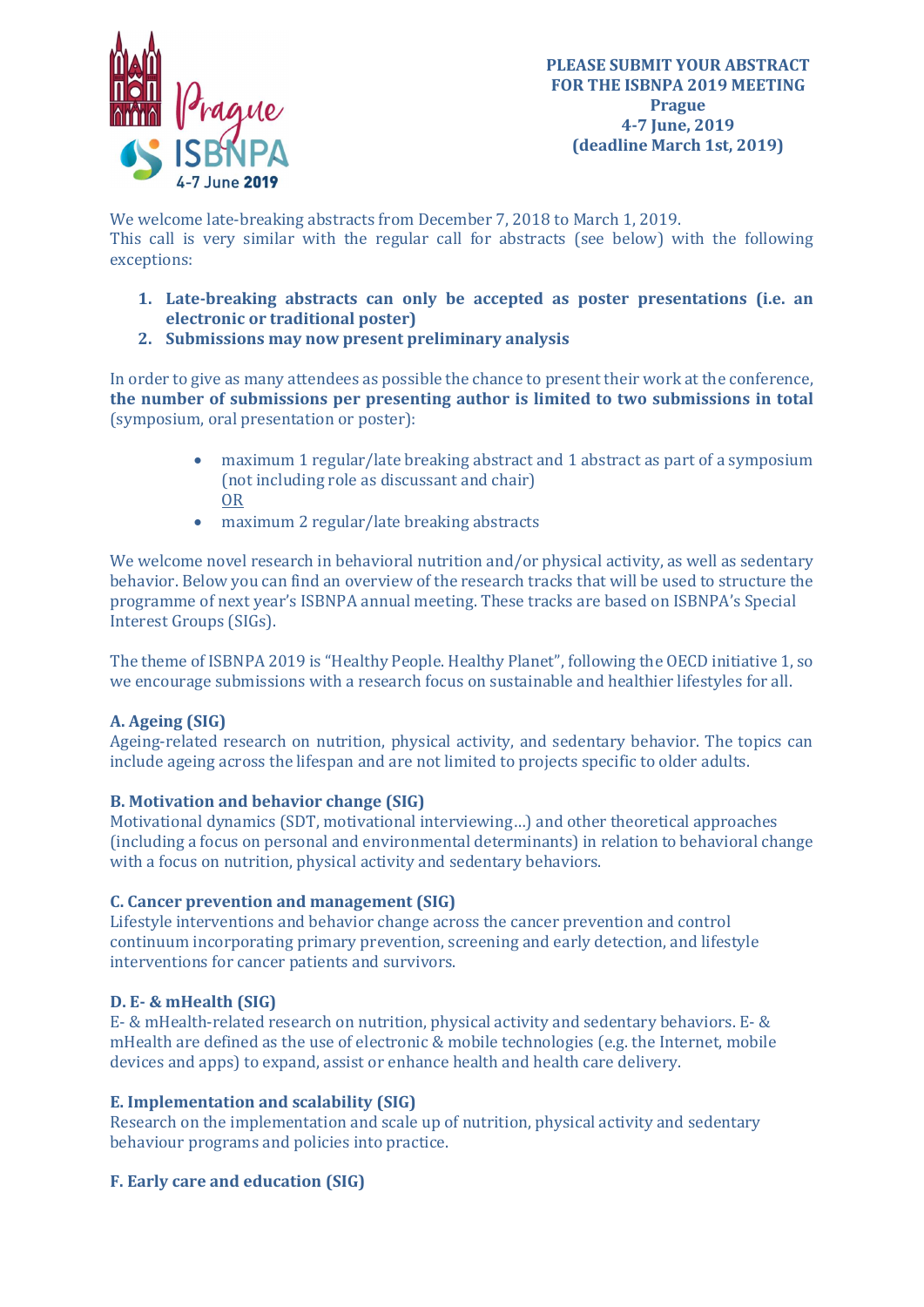

Nutrition, physical activity, and sedentary behaviors during the early childhood period with a focus on children's engagement in out of home child care whether infant care, nursery school, preschool, kindergarten, child care centers, family homes, and other relevant organizational settings.

## G. Children and families (SIG)

Research on obesity, nutrition, physical activity, and sedentary behaviors in children and parents. The main objective is to advance understanding of the complex associations of these behaviors with health outcomes and their biological, environmental, psychological and social determinants.

### H. Policies and environments (SIG)

Policy and environment research to improve nutrition, physical activity, and sedentary behaviors, including measurement, monitoring, evaluation, stimulation of action and advocacy efforts, definition, dissemination and translation of current and future research in this area.

### I. Socio-economic inequalities (SIG)

Research on socioeconomic inequalities in nutrition, physical activity and sedentary behaviors.

### J. Assessment and Methodologies in Behavioral Nutrition and Physical Activity

Research on intervention development and evaluation frameworks, research methods and measurement innovations, and statistical innovations (e.g. EMA, MLM)

#### K. Disease prevention and management

Research on chronic diseases (e.g. obesity, cardiovascular diseases, diabetes), well-being, quality of Life, mental health and eating disorders.

### L. Other

Other topics such as research translation, special populations (e.g. migrants, refugees), pregnancy and early motherhood, developmental origins of health and disease, and health professionals' training, ethical issues, education (e.g. physical education).

If you have any questions about the submission process or have problems entering your submission, please contact isbnpa2019secretariat@venuewest.com or executivedirector@isbnpa.org. For more information on the ISBNPA 2019 meeting, please visit the official meeting website by clicking here.

### Abstract Guidelines:

- 1. Complete the online form carefully. Please note that incorrectly completed forms will not be considered for review.
- 2. The word limit for the abstract, excluding title and author details, is 350 words. Submissions should adhere to the format detailed below (including headings) as closely as possible.
- 3. Selection of submissions to electronic or traditional posters will be made at the discretion of the Abstract Review Committee. Late breaking abstracts may be assigned to electronic or traditional poster sessions. However, the preference for an e- or traditional poster can be given throughout the submission process.
- 4. Please designate the corresponding author(s) after entering each author name (all authors can be designated as corresponding authors). In addition, please designate which author is presenting! 'Presenting' authors are those who will actually present the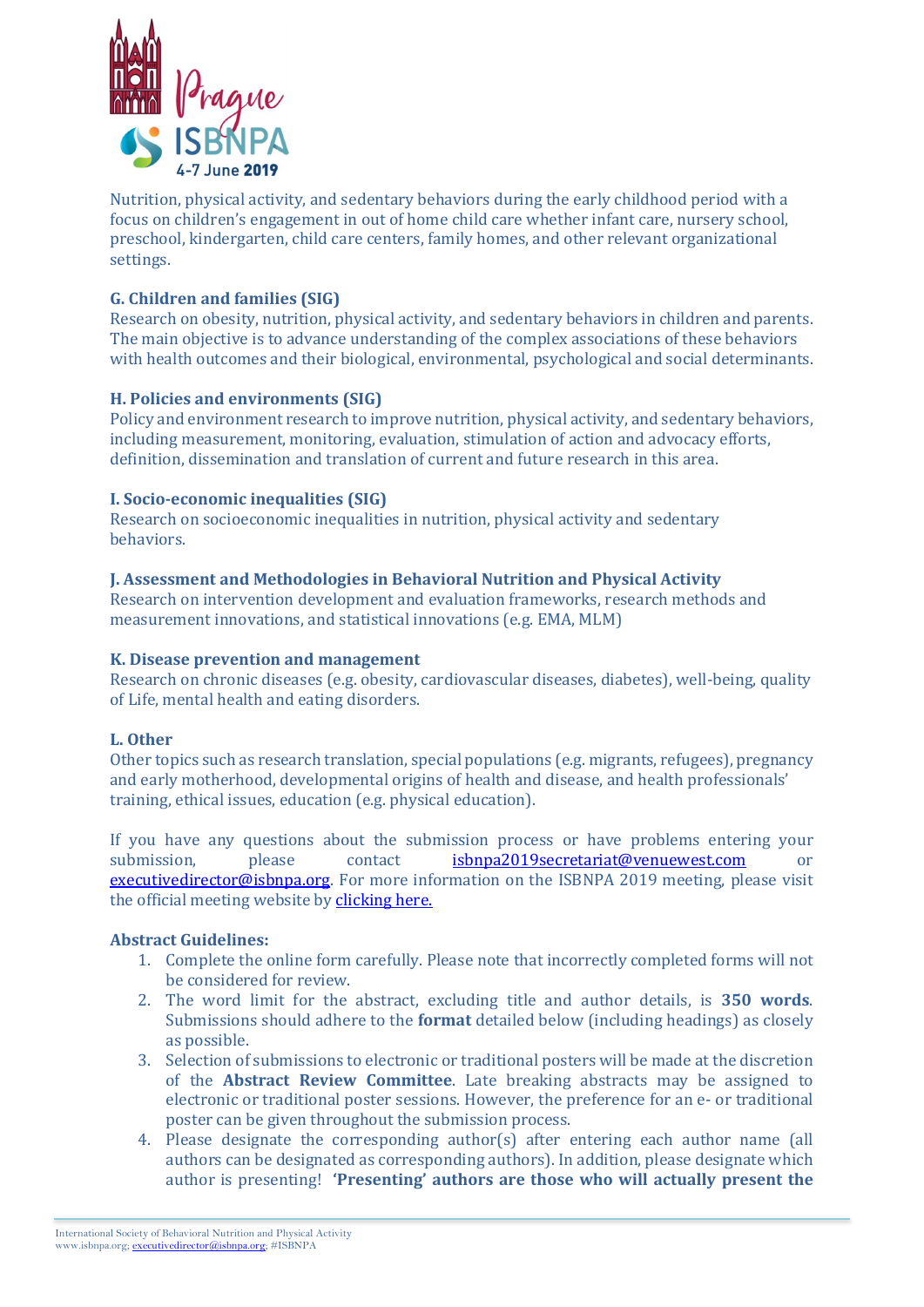![](_page_2_Picture_0.jpeg)

poster at the conference and MUST attend the conference. 'Corresponding' authors are those who will receive email notices about the submission. If only one of the coauthors is a 'corresponding' author, that author is responsible for communicating abstract submission correspondence to the rest of the co-authors on the paper.

5. If there is an unexpected change in the presenter, please contact isbnpa2019secretariat@venuewest.com or executivedirector@isbnpa.org by April 19, 2019.

IMPORTANT: If the presenting author is not registered in the conference, and full registration fee payment is not received by this date (April 19, 2019), the presentation will be automatically removed from the program with no further notice.

- 6. Before submitting, you will be given the opportunity to review all of the information you have provided.
- 7. You will be notified by email upon receipt of your abstract. Decisions regarding abstract acceptance will be sent to you by March 15, 2019, after completion of the review process. No information regarding acceptance will be available before that date.
- 8. Once submitted, your abstract will be assigned a unique tracking number. Please include this number in any correspondence with ISBNPA regarding your submission.

Any requests to **withdraw a submission** may be made in writing no later than **April 19, 2019** to isbnpa2019secretariat@venuewest.com or executivedirector@isbnpa.org.

All submissions must adhere to the format given below (including headings) as closely as possible:

Abstract:

The following information should be included in the content of the abstract.

| rne jonowing injormation bhoaia be memaca in the content of the abouract |                                                                                                                                                                                                                                                                                                                                                                                                                                                                                                                                                         |
|--------------------------------------------------------------------------|---------------------------------------------------------------------------------------------------------------------------------------------------------------------------------------------------------------------------------------------------------------------------------------------------------------------------------------------------------------------------------------------------------------------------------------------------------------------------------------------------------------------------------------------------------|
| <b>Purpose:</b>                                                          | State the primary purpose of the study, including the main research<br>questions or hypotheses being addressed, emphasizing what is<br>innovative about this research.                                                                                                                                                                                                                                                                                                                                                                                  |
| <b>Methods:</b>                                                          | Quantitative studies should include design, participants, measures and<br>analyses. Qualitative studies should include a reference to the approach<br>being adopted (e.g. discourse analysis, grounded theory) and describe the<br>method of data generation, (e.g. interviews, transcripts of conversations,<br>written accounts). Reviews should include details of the procedures<br>adopted (e.g. literature search, inclusion/exclusion criteria and methods<br>of analysis). All studies should include details of measures and analyses<br>used. |
| <b>Results/findings:</b>                                                 | Quantitative studies should include a summary of the results, which can<br>contain numerical data. Qualitative studies should include an indication<br>of the main results of the analysis (e.g. examples of themes, categories,<br>responses, discourses to be reported). Reviews should include a summary<br>of the main findings that will be discussed in the paper. This section<br>should present specific findings, rather than suggesting that 'results will<br>be discussed'.                                                                  |
| <b>Conclusions:</b>                                                      | Some discussion of the possible contribution to, or implications for, the<br>advancement of behavioral nutrition and/or physical activity knowledge,<br>methods or practice. Significance to the field.                                                                                                                                                                                                                                                                                                                                                 |

Please note: There is a 350 word limit for each individual abstract;